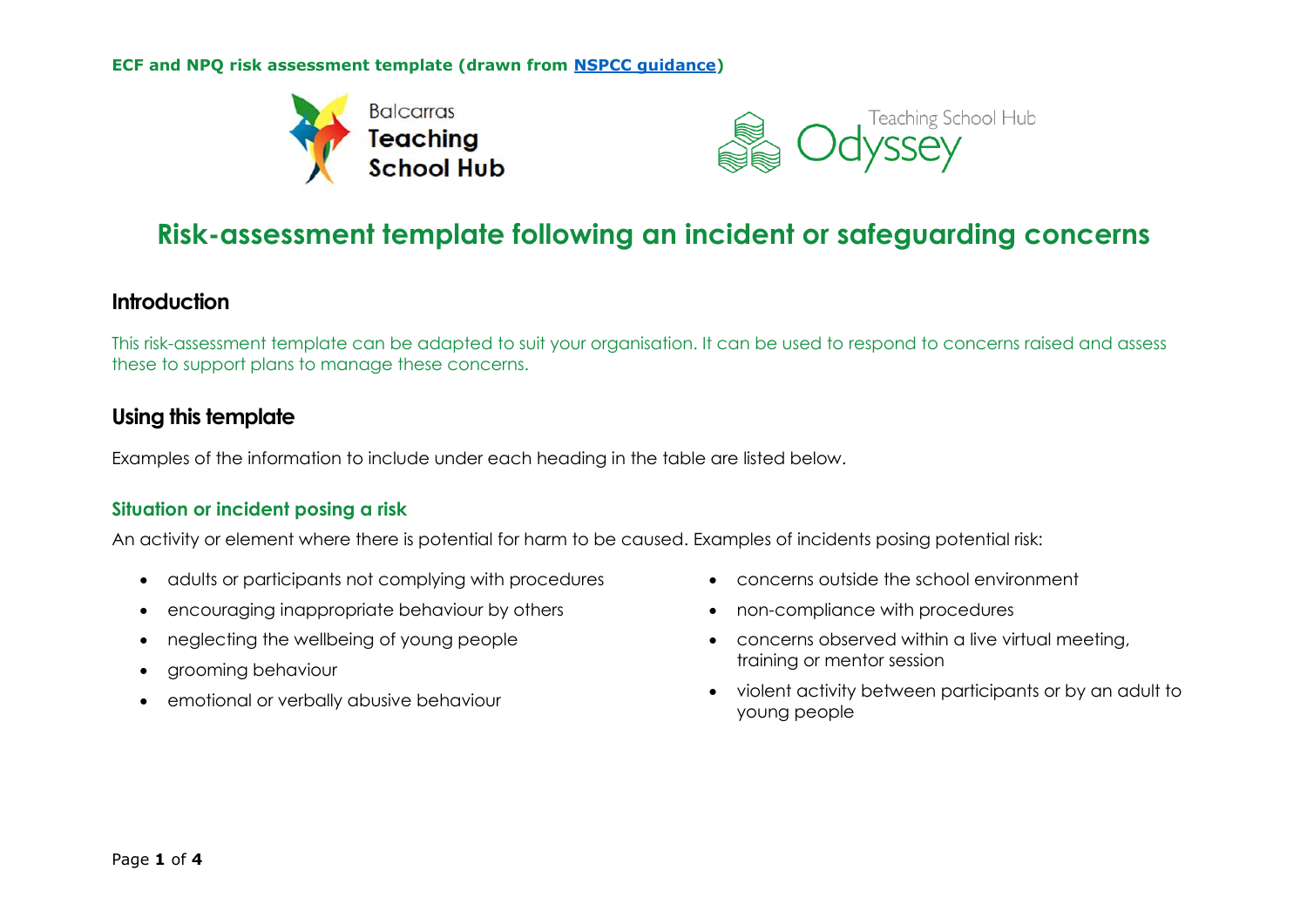#### **Assessing the risk**

In assessing risk, consider the impact of this upon all individuals, particularly children and vulnerable adults. To assess whether the risk is high, medium or low consider:

- Is this the first concerning incident for this individual?
- How many people have been affected?
- What is the impact?
- What is the account of the individual potentially causing harm?
- What is this person's attitude to the incident?
- What other background factors (such as location or others involved as victims, participants, colluders, supporters) have a bearing on the situation?
- What do others (witnesses, the young person concerned) say about what took place?
- What is the likelihood of this reoccurring?

Risk = impact x severity of the breach of procedures. For example:

- High severe impact caused by the behaviour plus serious breach of Teachers Standards
- Medium moderate impact caused by the behaviour plus moderate breach of Teachers Standards
- Low minor impact plus a minor breach of the codes of conduct of Teachers Standards

#### **Decisions and actions in response to the risk (including reason)**

These require a two-pronged approach:

- 1. Actions to prevent further risk.
- 2. Actions in response to the incident.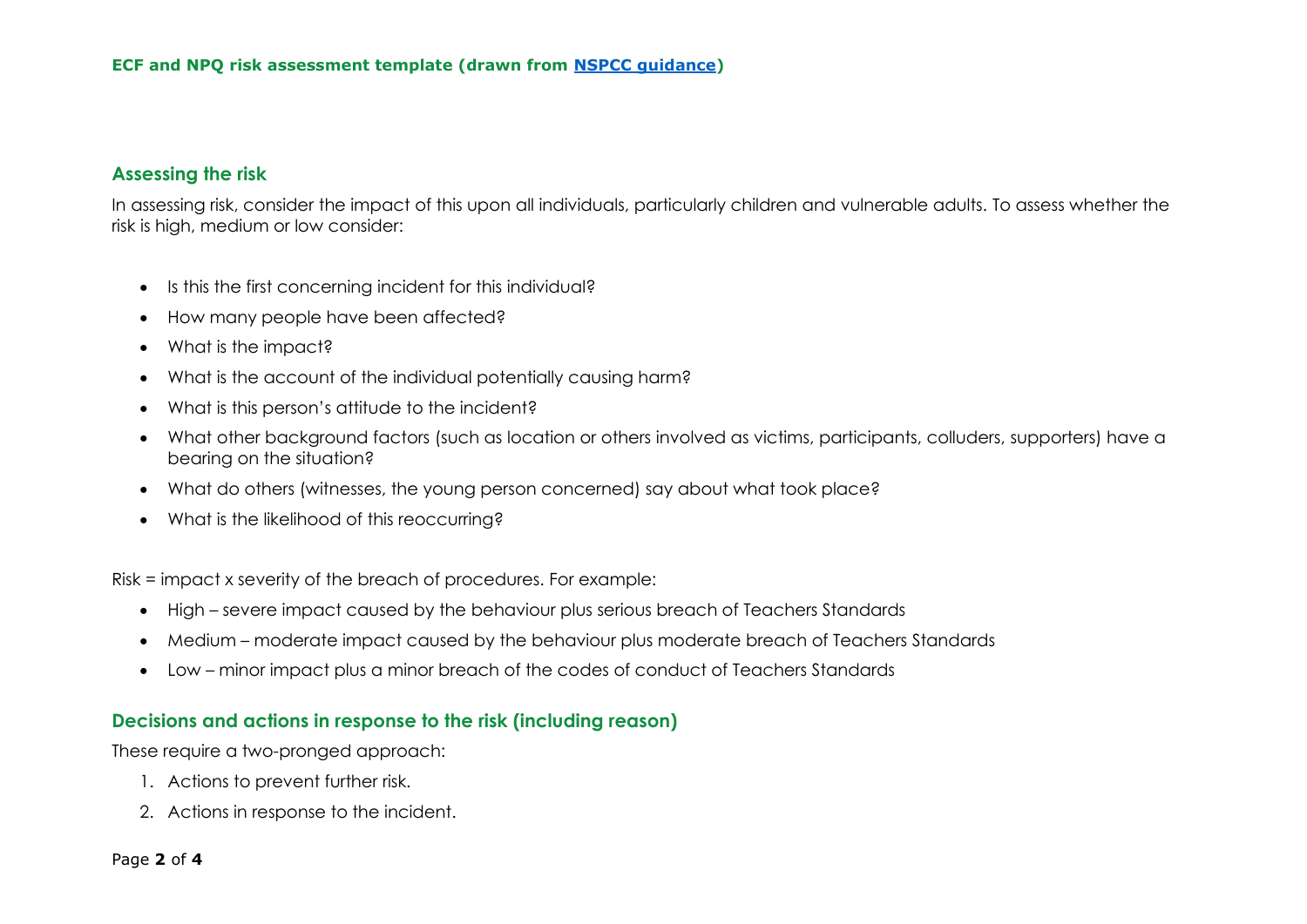## Risk-assessment template

| Assessor's sign-off    |           |      |  |  |  |  |  |
|------------------------|-----------|------|--|--|--|--|--|
| Signature <sub>I</sub> | $\hat{r}$ | Date |  |  |  |  |  |
| Print name             |           |      |  |  |  |  |  |

| Safeguarding<br>incident/concern | Outline or the situation | <b>Risk level</b><br>(H/M/L) | <b>Risk management</b><br>strategies pending final<br>decisions | Decisions and actions in<br>response to the incident<br>(including reason) | Person<br>responsible for<br>managing<br>concerns |
|----------------------------------|--------------------------|------------------------------|-----------------------------------------------------------------|----------------------------------------------------------------------------|---------------------------------------------------|
|                                  |                          |                              |                                                                 |                                                                            |                                                   |
|                                  |                          |                              |                                                                 |                                                                            |                                                   |
|                                  |                          |                              |                                                                 |                                                                            |                                                   |
|                                  |                          |                              |                                                                 |                                                                            |                                                   |
|                                  |                          |                              |                                                                 |                                                                            |                                                   |